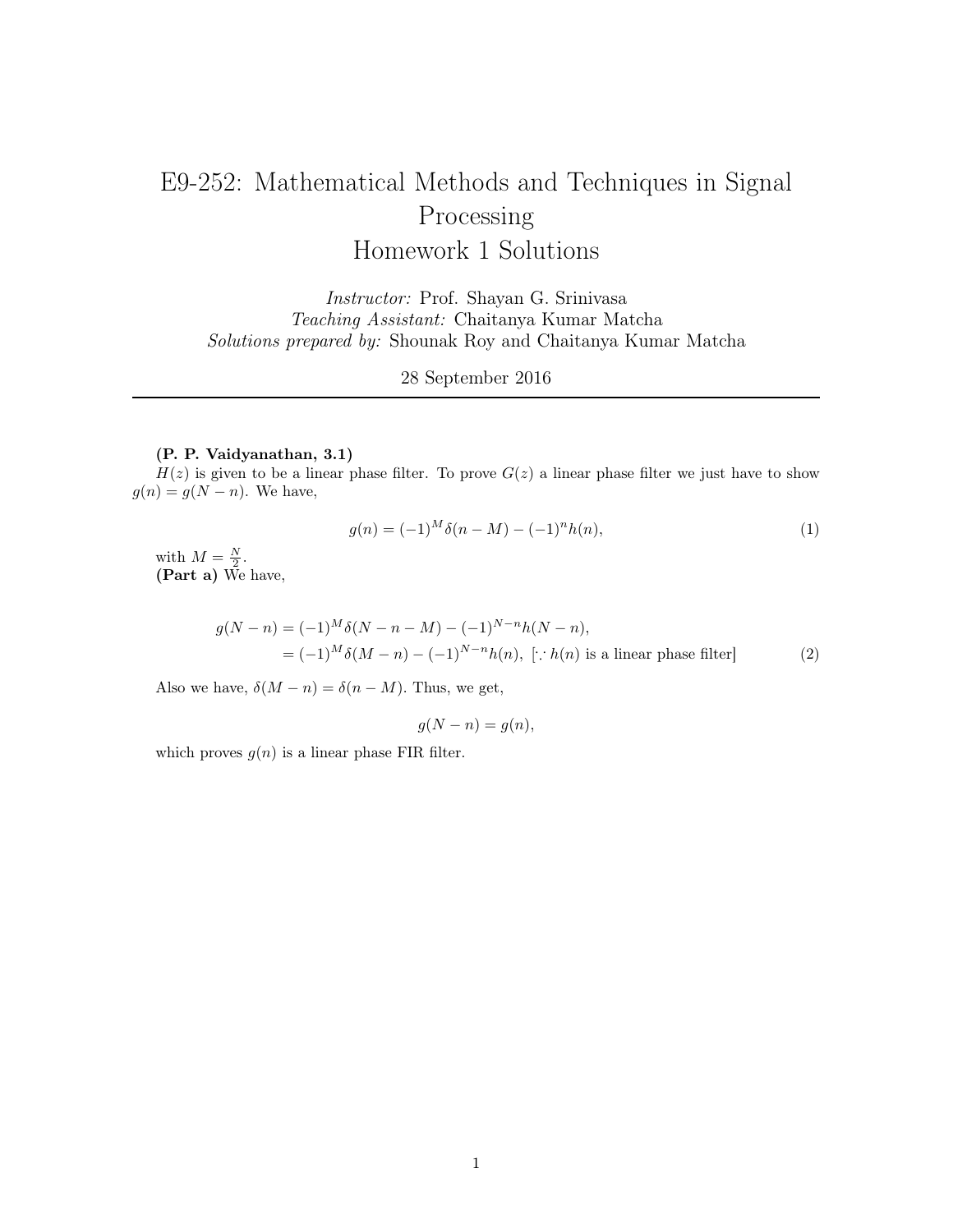(Part b) Using  $h(n) = h(N - n)$ , we have

$$
H(e^{j\omega}) = \sum_{n=0}^{\frac{N}{2}-1} h(n) e^{-j\omega n} + \sum_{n=\frac{N}{2}+1}^{N} h(n) e^{-j\omega n} + h\left(\frac{N}{2}\right) e^{-j\omega \frac{N}{2}}
$$
  
\n
$$
= \sum_{n=0}^{\frac{N}{2}-1} h(n) e^{-j\omega n} + \sum_{n'=0}^{\frac{N}{2}-1} h(N-n') e^{-j\omega (N-n')} + h\left(\frac{N}{2}\right) e^{-j\omega \frac{N}{2}} \quad (n'-N-n)
$$
  
\n
$$
= \sum_{n=0}^{\frac{N}{2}-1} h(n) e^{-j\omega n} + \sum_{n'=0}^{\frac{N}{2}-1} h(n) e^{-j\omega (N-n)} + h\left(\frac{N}{2}\right) e^{-j\omega \frac{N}{2}}
$$
  
\n
$$
= \sum_{n=0}^{\frac{N}{2}-1} h(n) \left(e^{-j\omega n} + e^{-j\omega (N-n)}\right) + h\left(\frac{N}{2}\right) e^{-j\omega \frac{N}{2}}
$$
  
\n
$$
= e^{-j\omega \frac{N}{2}} \sum_{n=0}^{\frac{N}{2}-1} h(n) \left(e^{-j\omega (n-\frac{N}{2})} + e^{j\omega (n-\frac{N}{2})}\right) + h\left(\frac{N}{2}\right) e^{-j\omega \frac{N}{2}}
$$
  
\n
$$
H(e^{j\omega}) = e^{-j\omega \frac{N}{2}} \underbrace{\left[2\sum_{n=0}^{\frac{N}{2}-1} h(n) \cos\left(\omega \left(n-\frac{N}{2}\right)\right) + h\left(\frac{N}{2}\right)\right]}_{H_R(\omega) \text{ real valued}}
$$

$$
H\left(e^{j\omega}\right) = e^{-j\omega\frac{N}{2}} H_r\left(\omega\right)
$$

$$
\implies H\left(-e^{j\omega}\right) = (-1)^{\frac{N}{2}} e^{-j\omega\frac{N}{2}} H_R\left(\omega + \pi\right)
$$

We have,

$$
G\left(e^{j\omega}\right) = (-1)^M e^{-j\omega M} - H\left(-e^{j\omega}\right). \tag{3}
$$

$$
G\left(e^{j\omega}\right) = (-1)^{\frac{N}{2}}e^{-j\omega\frac{N}{2}} - (-1)^{\frac{N}{2}}e^{-j\omega\frac{N}{2}}H_R\left(\omega + \pi\right)
$$
\n
$$
\tag{4}
$$

$$
G\left(e^{j\omega}\right) = (-1)^{\frac{N}{2}}e^{-j\omega\frac{N}{2}}\left[1 - H_R\left(\omega + \pi\right)\right].\tag{5}
$$

The amplitude response of  $H(e^{j\omega})$  is given as follows



Figure 1: Amplitude response of  $|H(e^{j\omega})|$ 

Thus, the amplitude response is,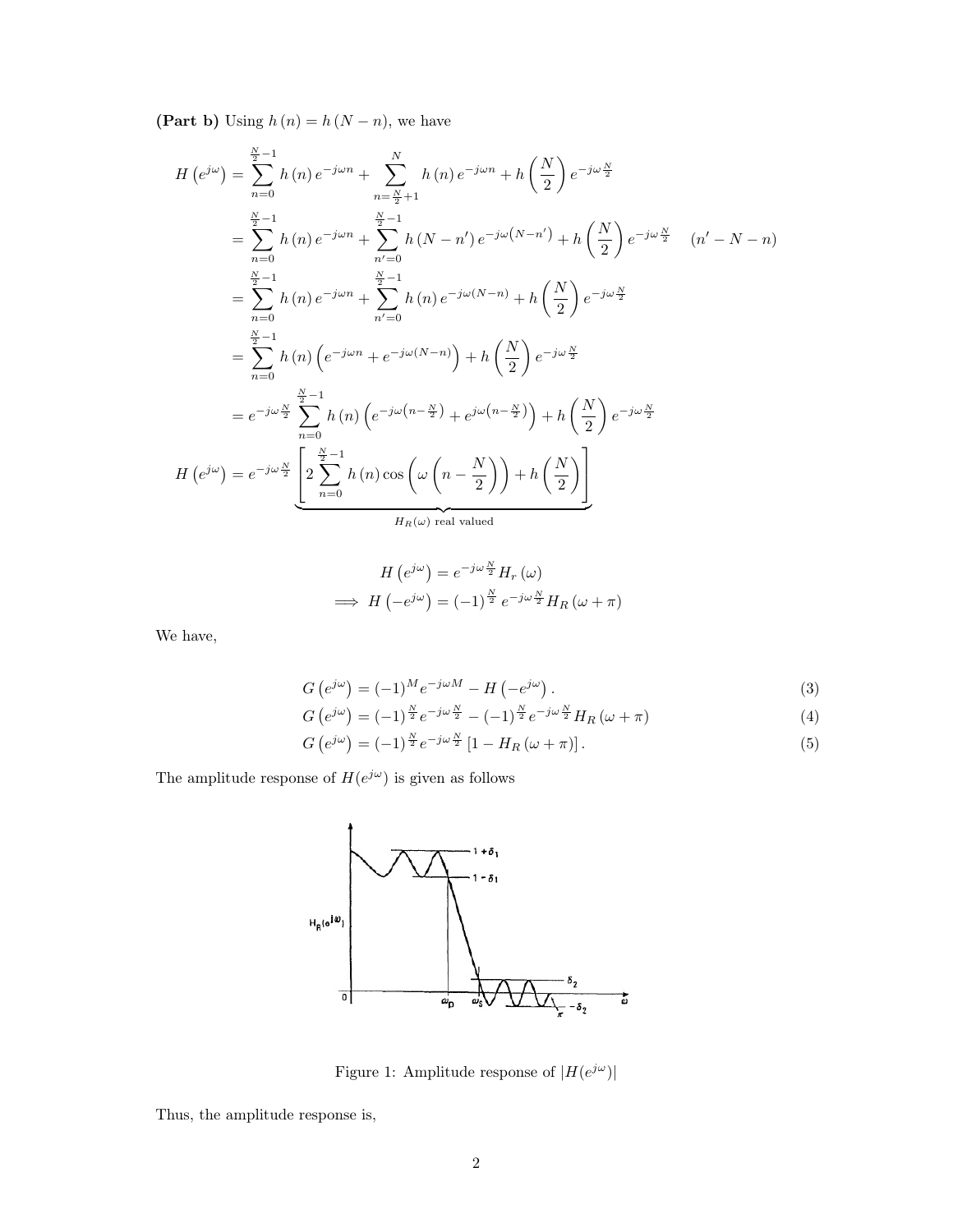$$
|G\left(e^{j\omega}\right)| = |1 - H_R\left(\omega + \pi\right)|\tag{6}
$$



Figure 2: Plots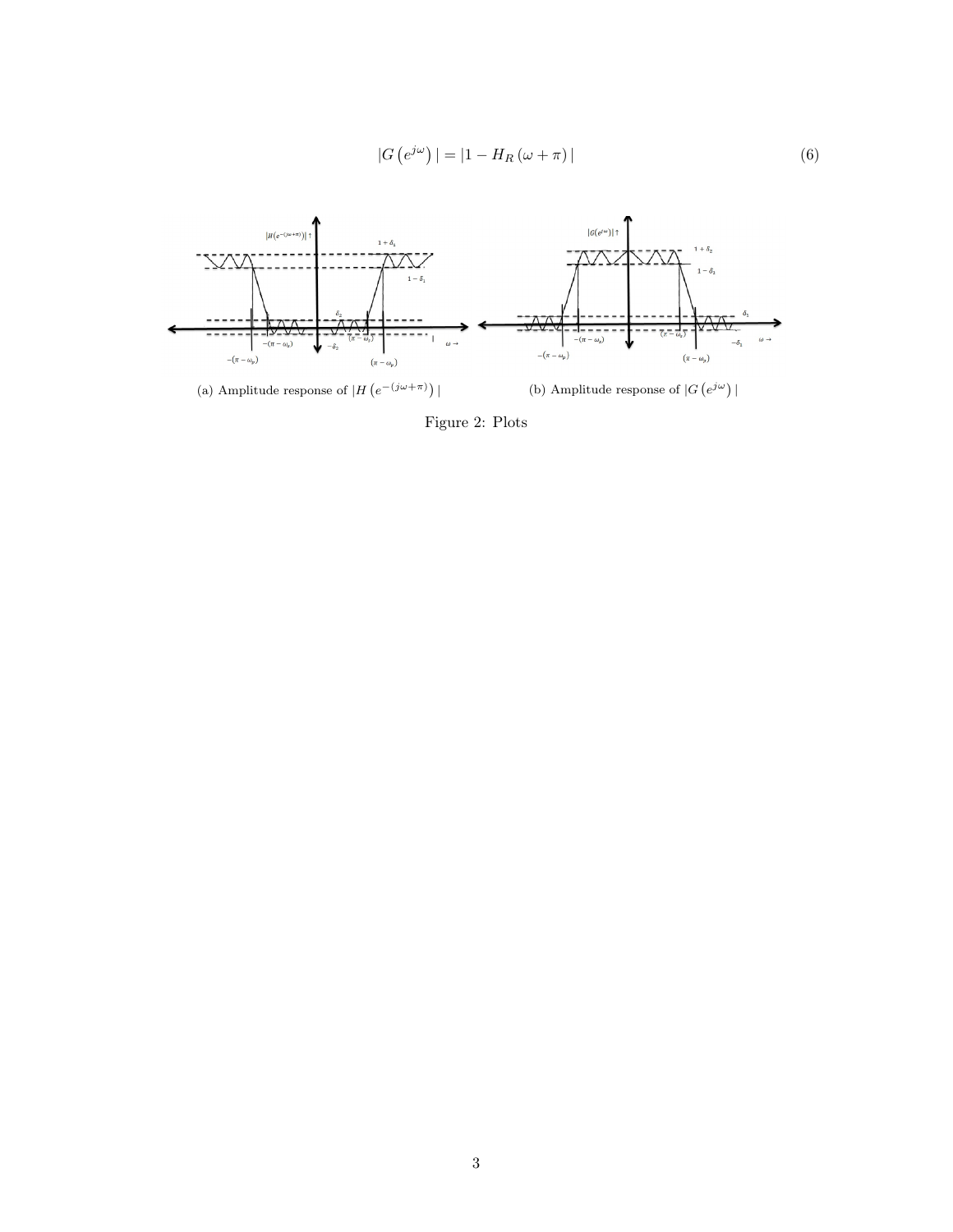# (P. P. Vaidyanathan, 3.13)

#### (Part a)

For real  $\theta$  it is clear that  $e^{\pm \theta}$  is real. The geometric mean of  $e^{\theta}$  and  $e^{-\theta}$  is 1. With the property that arithmetic mean is equal to or greater than the geometric mean, we have

$$
x = \frac{e^{\theta} + e^{-\theta}}{2} \ge 1\tag{7}
$$

Now we assume  $\theta$  is complex. Let  $\theta = a + ib$ . Thus we have,

$$
\frac{e^{\theta} + e^{-\theta}}{2} = \frac{e^{a+ib} + e^{-a-ib}}{2}
$$
  
= 
$$
\frac{e^{a} (\cos b + i \sin b) + e^{-a} (\cos b - i \sin b)}{2}
$$
  
= 
$$
\frac{\cos b \times (e^{a} + e^{-a}) + i \sin b \times (e^{a} - e^{-a})}{2}
$$
(8)

For the above equation to have a real value either  $b = 0$  or  $(e^a - e^{-a}) = 0$ . Clearly the former is not true, then  $\theta$  will be real. Thus, taking the latter as true we have

$$
(ea - e-a) = 0
$$
  
or  $a = 0$ . (9)

Thus,  $\theta = ib$ . To make x have a value in [−1, 1]  $a = 0$  and  $b = j\omega$ . With  $\theta = j\omega$  we have,

$$
x = \frac{e^{j\omega} + e^{-j\omega}}{2}
$$

$$
= \cos \omega
$$

Thus,  $-1 \leq x \leq 1$ .

(Part b)

$$
R.H.S = \cosh(N\theta)\cosh\theta \pm \sinh(N\theta)\sinh\theta
$$
  
= 
$$
\frac{(e^{N\theta} + e^{-N\theta})(e^{\theta} + e^{-\theta}) \pm (e^{N\theta} - e^{-N\theta})(e^{\theta} - e^{-\theta})}{4}
$$
 (10)

Taking just the addition  $'+$  first, (subtraction can be also check similarly)

$$
R.H.S = \frac{e^{(N+1)\theta} + e^{\theta(1-N)} + e^{(N-1)\theta} + e^{-\theta(N+1)} + e^{(N+1)\theta} - e^{\theta(1-N)} - e^{(N-1)\theta} + e^{-\theta(N+1)}}{4}
$$
  
= 
$$
\frac{2(e^{(N+1)\theta} + e^{-\theta(N+1)})}{4}
$$
  
= 
$$
\frac{e^{(N+1)\theta} + e^{-\theta(N+1)}}{2}
$$
  
= 
$$
\cosh((N+1)\theta)
$$
  
= L.H.S. (11)

The second part of this question is as follows, We have,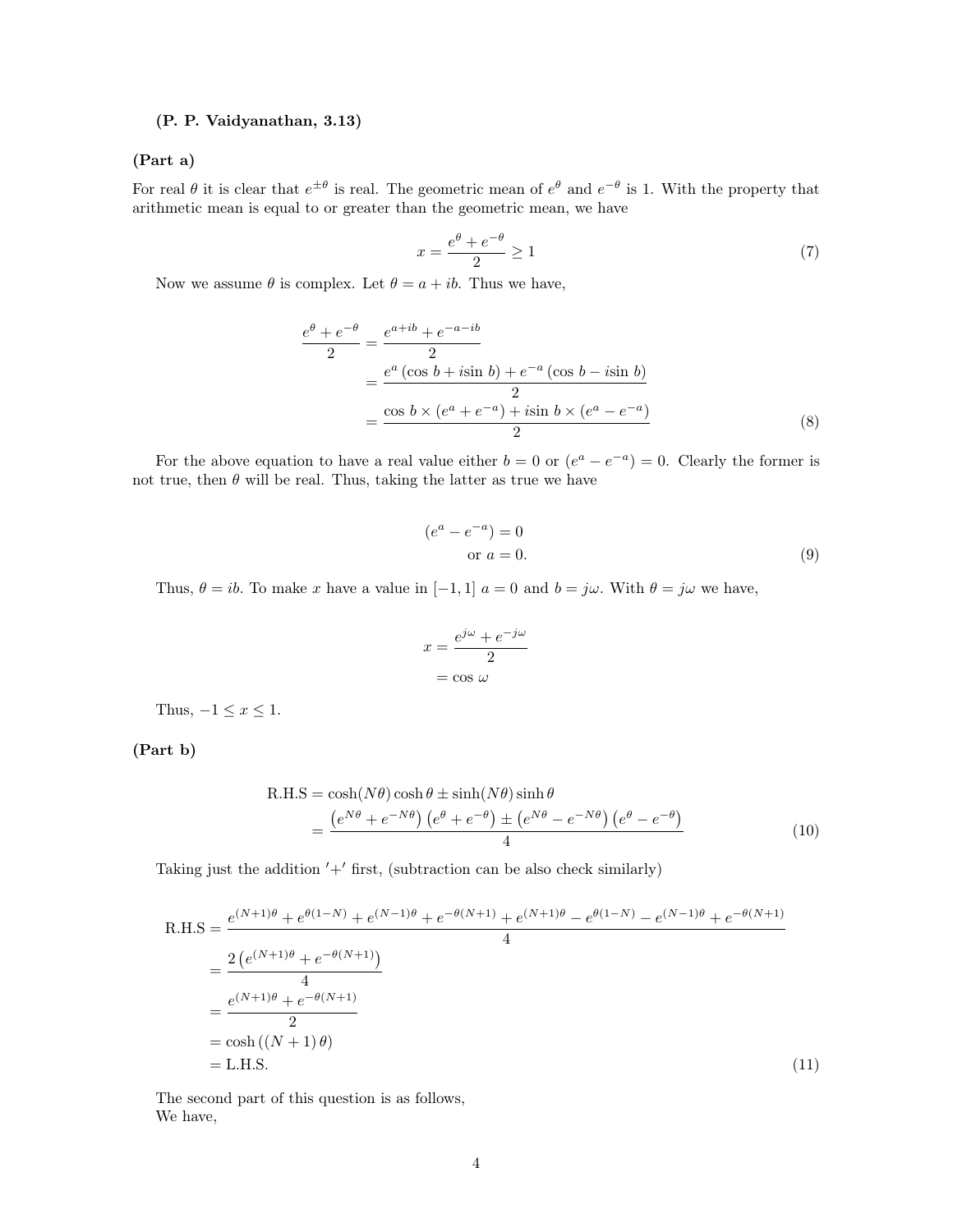$$
C_N(x) = \cosh(N\theta)
$$
  
= 
$$
\frac{(e^{N\theta} + e^{-N\theta})}{2}
$$
 (12)

Thus,

$$
2xC_N(x) - C_{N-1}(x) = 2x \cosh(N\theta) - \cosh((N-1)\theta)
$$
  
=  $2x \frac{e^{N\theta} + e^{-\theta N}}{2} - \frac{e^{(N-1)\theta} + e^{-\theta(N-1)}}{2}$   
=  $2\left(\frac{e^{\theta} + e^{-\theta}}{2}\right) \frac{e^{N\theta} + e^{-\theta N}}{2} - \frac{e^{(N-1)\theta} + e^{-\theta(N-1)}}{2}$   
=  $\frac{e^{\theta(N+1)} + e^{\theta(N-1)} + e^{\theta(1-N)} + e^{-\theta(1+N)} - e^{(N-1)\theta} - e^{-\theta(N-1)}}{2}$   
=  $\frac{e^{\theta(N+1)} + e^{-\theta(N+1)}}{2}$   
=  $\cosh((N+1)\theta)$   
=  $C_{N+1}(x)$ . (13)

Thus, we have proved

$$
C_{N+1}(x) = 2xC_N(x) - C_{N-1}(x)
$$
\n(14)

(Part b)

We have,

$$
C_0(x) = 1\tag{15}
$$

$$
C_1(x) = x
$$
  
\n
$$
C_2(x) = 2xC_1(x) - C_0(x)
$$
\n(16)

$$
= 2x^2 - 1
$$
 (17)

$$
C_3(x) = 2xC_2(x) - C_1(x)
$$
  
=  $2x(2x^2 - 1) - x$  (10)

$$
= 4x3 - 3x
$$
  
\n
$$
C_4(x) = 2xC_3(x) - C_2(x)
$$
\n(18)

$$
= 2x(4x3 - 3x) - 2x2 + 1
$$
  
= 8x<sup>4</sup> - 8x<sup>2</sup> + 1 (19)

$$
C_5(x) = 2xC_4(x) - C_3(x)
$$
\n(20)

$$
= 2x(8x4 - 8x2 + 1) - 4x3 + 3x
$$
 (21)

$$
= 16x^5 - 20x^3 + 5x.\tag{22}
$$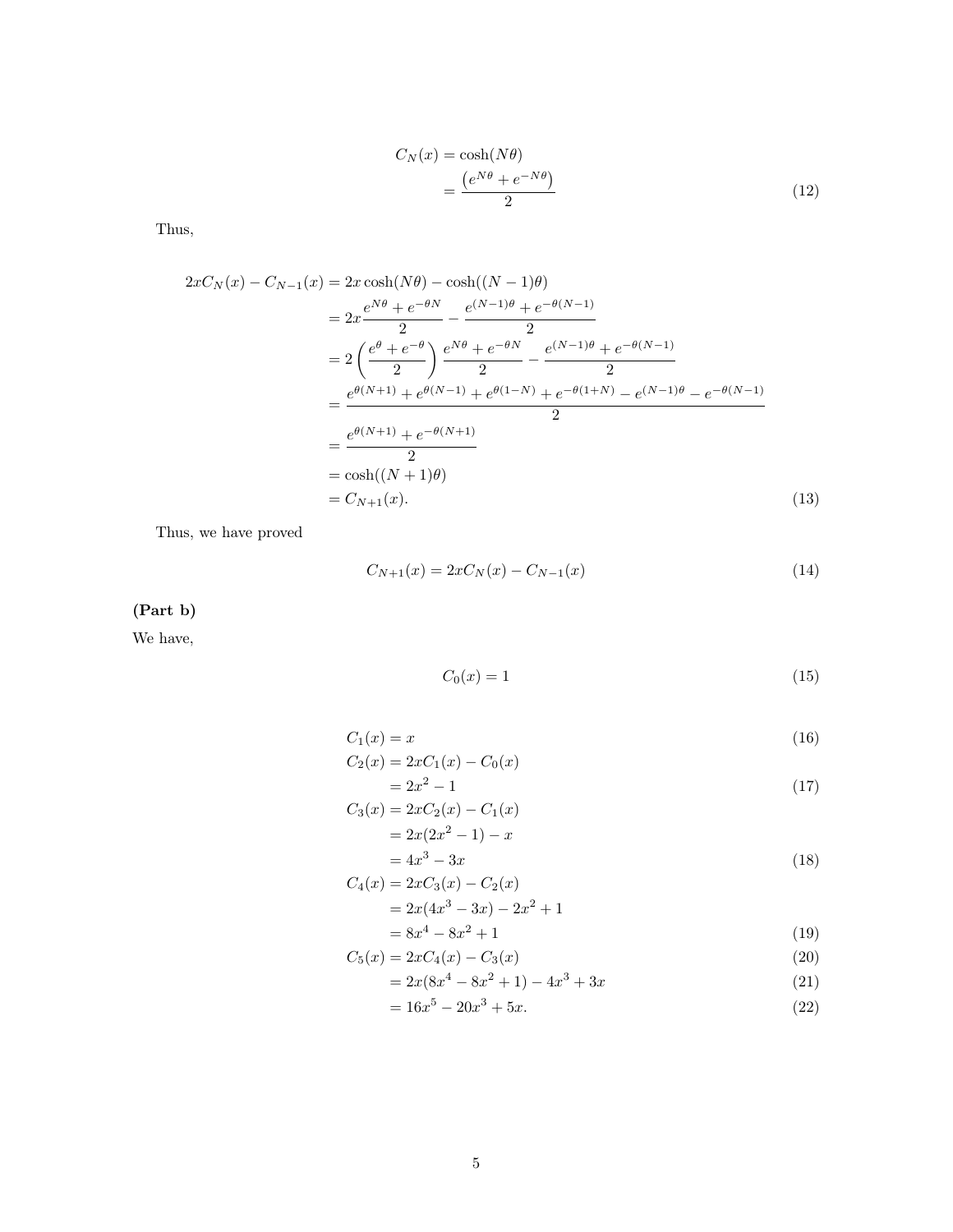

Figure 3: Plots of  $C_N(x)$ 

(Part d)

$$
C_N(x) = 2xC_{N-1}(x) - C_{N-2}(x)
$$
\n(23)

For,

 $C_0(x) = 1$  [the required condition is true]  $C_1(x) = x$  [the required condition is true]

We also assume the required condition is true for  $0, 1, 2, ..., N - 1$ . **Case 1:** When  $N$  is even.

 $C_{N-1}(x)$  has odd powers, so  $xC_{N-1}(x)$  has even powers.  $C_{N-2}(x)$  also has even powers. Thus,  $C_N$  also has even powers.

**Case 2:** When  $N$  is odd.

 $C_{N-1}(x)$  has even powers, so  $xC_{N-1}(x)$  has odd powers.  $C_{N-2}(x)$  also has odd powers. Thus,  $C_N$ also has odd powers.

Thus, our required condition is true for any N.

$$
C_N(1) = \cosh(N \cosh^{-1} 1)
$$
  
=  $\cosh(N \times 0)$   
= 1. (24)

We have,

$$
C_N(x) = 2xC_{N-1}(x) - C_{N-2}(x)
$$
  
=  $2^2x^2C_{N-2}(x) - 4xC_{N-3} - C_{N-4}(x)$ 

The first term R.H.S has the form of 2<sup>k</sup> for the term  $C_{N-k}(x)$ . The first term is  $C_{N-1}(x)$  for the polynomial  $C_N(x)$  which implies that the corresponding coefficient is  $2^{N-1}$ .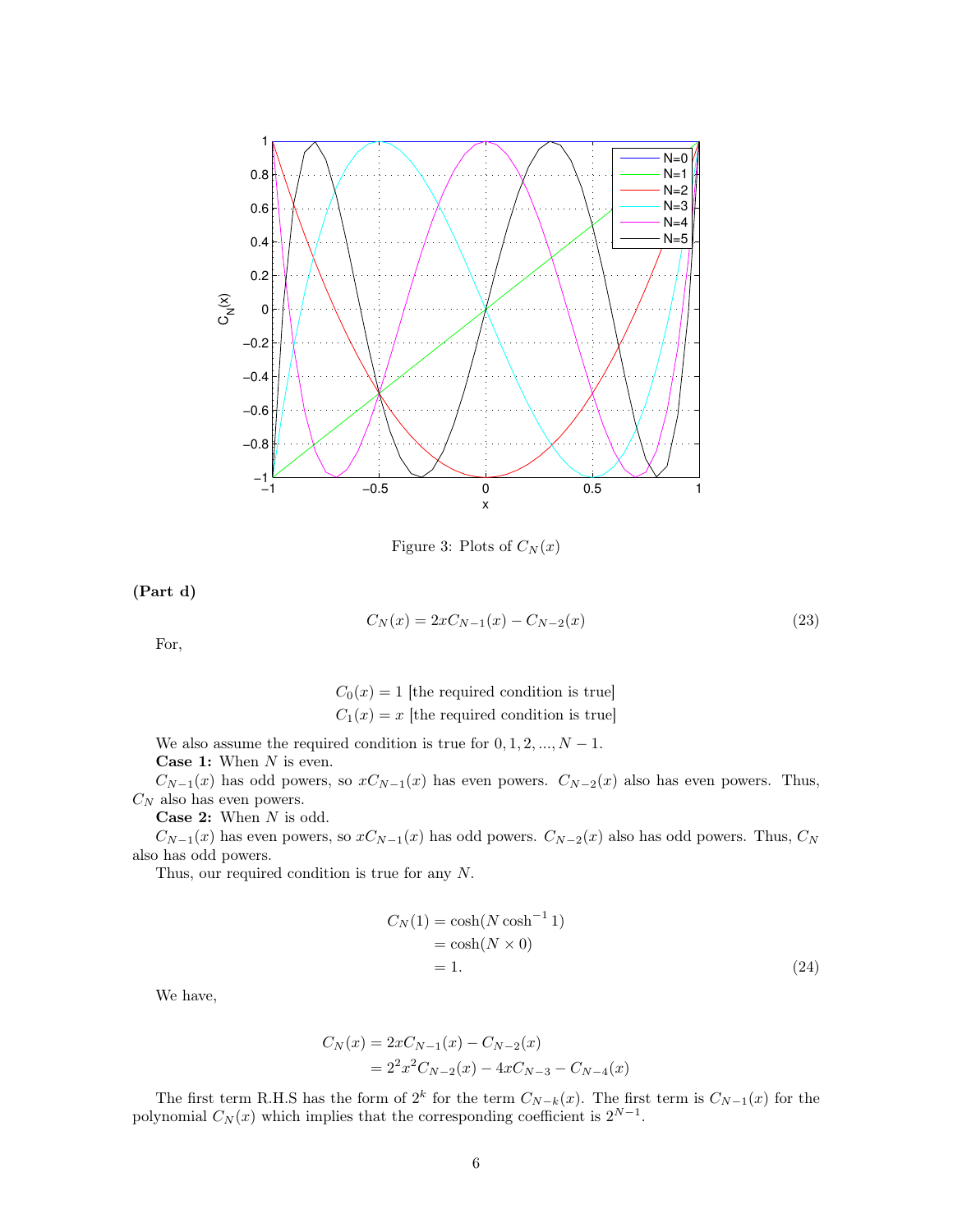# (Part e)

We have,

$$
C_N(x) = 0
$$
  
or,  $\cosh(N\theta) = 0$ 

This means,

$$
N\theta = jk\pi
$$
  
or, 
$$
\theta = \frac{jk\pi}{N}
$$

Now,

$$
\cosh(N\theta) = \cosh(N\cosh^{-1}x) = 0
$$

N or,  $x = \cosh\left(j\frac{k\pi}{N}\right)$ 

> $=\cos\left(\frac{k\pi}{N}\right)$ N  $\setminus$

N  $\setminus$ 

 $\cosh^{-1} x = j\frac{k\pi}{N}$ 

Thus,

which proves 
$$
-1 \le x \le 1
$$
.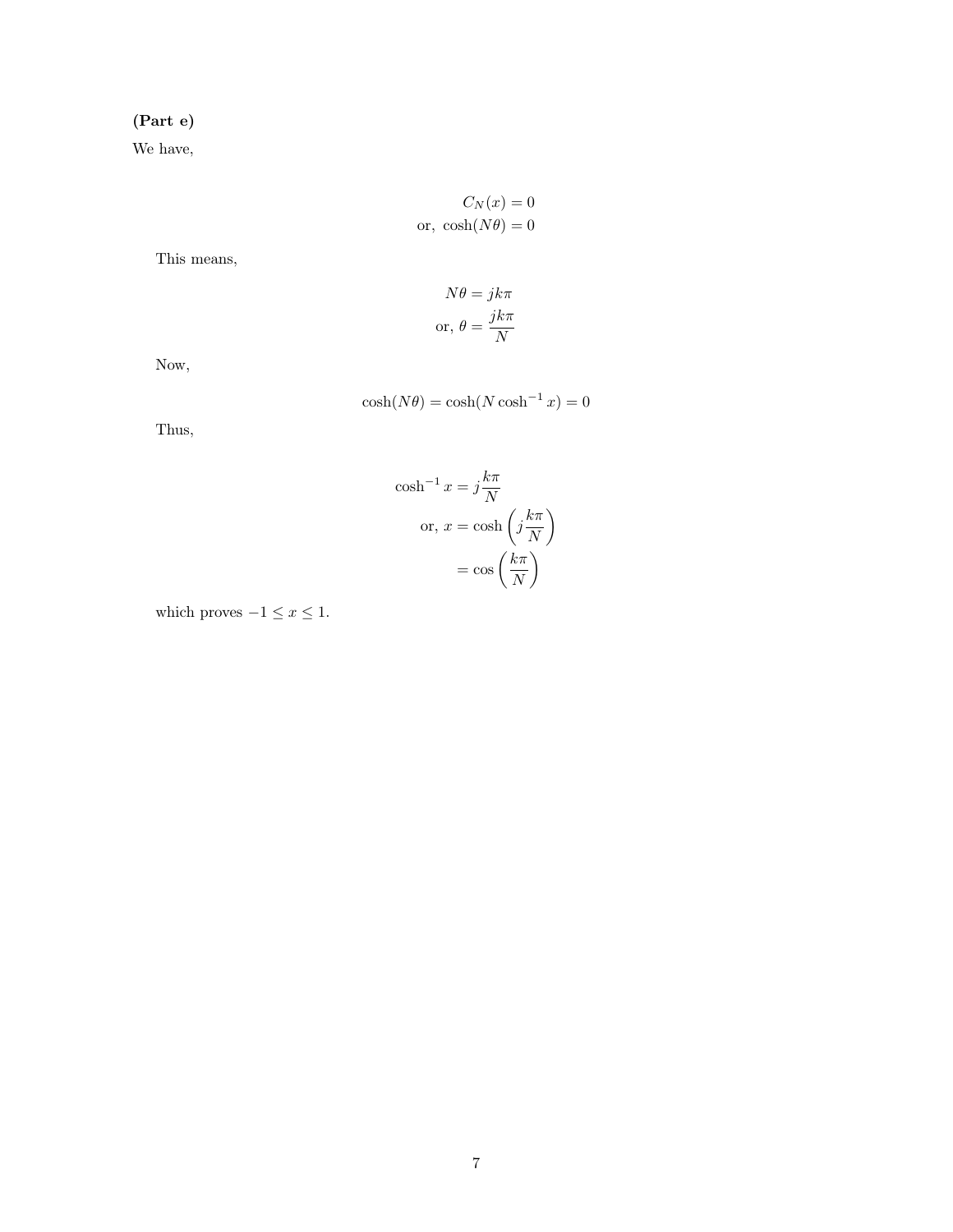## (P. P. Vaidyanathan, 4.7)

For  $0 \leq k \leq M-1$  the two sets are,

$$
S = \left\{W^{0}, W^{1}, ..., W^{M-1}\right\} \text{ and } S_{L} = \left\{W^{0}, W^{L}, ..., W^{L(M-1)}\right\}
$$

Necessary condition: Let us take  $k_1$  and  $k_2$  such that  $0 \le k_1 < k_2 \le M - 1$ . Thus,  $S = S_L$  for some  $k_1$  and  $k_2$  such that  $0 \leq k_1 < k_2 \leq M-1$  with the condition

$$
k_1L \mod M = k_2L \mod M
$$
  
or,  $(k_1 - k_2)L \mod M = 0$ .

Since,  $k_2 - k_1 \neq 0$  and  $k_1 - k_2 \leq M - 1$ , thus, M does not divide  $k_2 - k_1$ . Therefore,  $(k_1$  $k_2$ )L mod N = 0 holds true only for some factor (not equal to 1) of M divides L, which implies  $g.c.d(M, L) = 1$ . Thus, M and L are relatively prime.

#### Sufficient condition:

Let g.c.d( $M, L$ ) = 1. Since  $0 \leq k_1 < k_2 \leq M - 1$  for all  $k_2 \neq k_1$ , M does not divide  $(k_2 - k_1)$ . Which means, M also does not divide  $(k_2 - k_1) \times L$  as  $g.c.d(M, L) = 1$ . Therefore,

$$
(k_1 - k_2)L \bmod M \neq 0.
$$

Which means,

$$
k_1L \bmod M \neq k_2L \bmod M
$$

Hence, the elements kL mod M are all unique for  $0 \le k \le M - 1$ . Therefore the set  $S = S_L$ .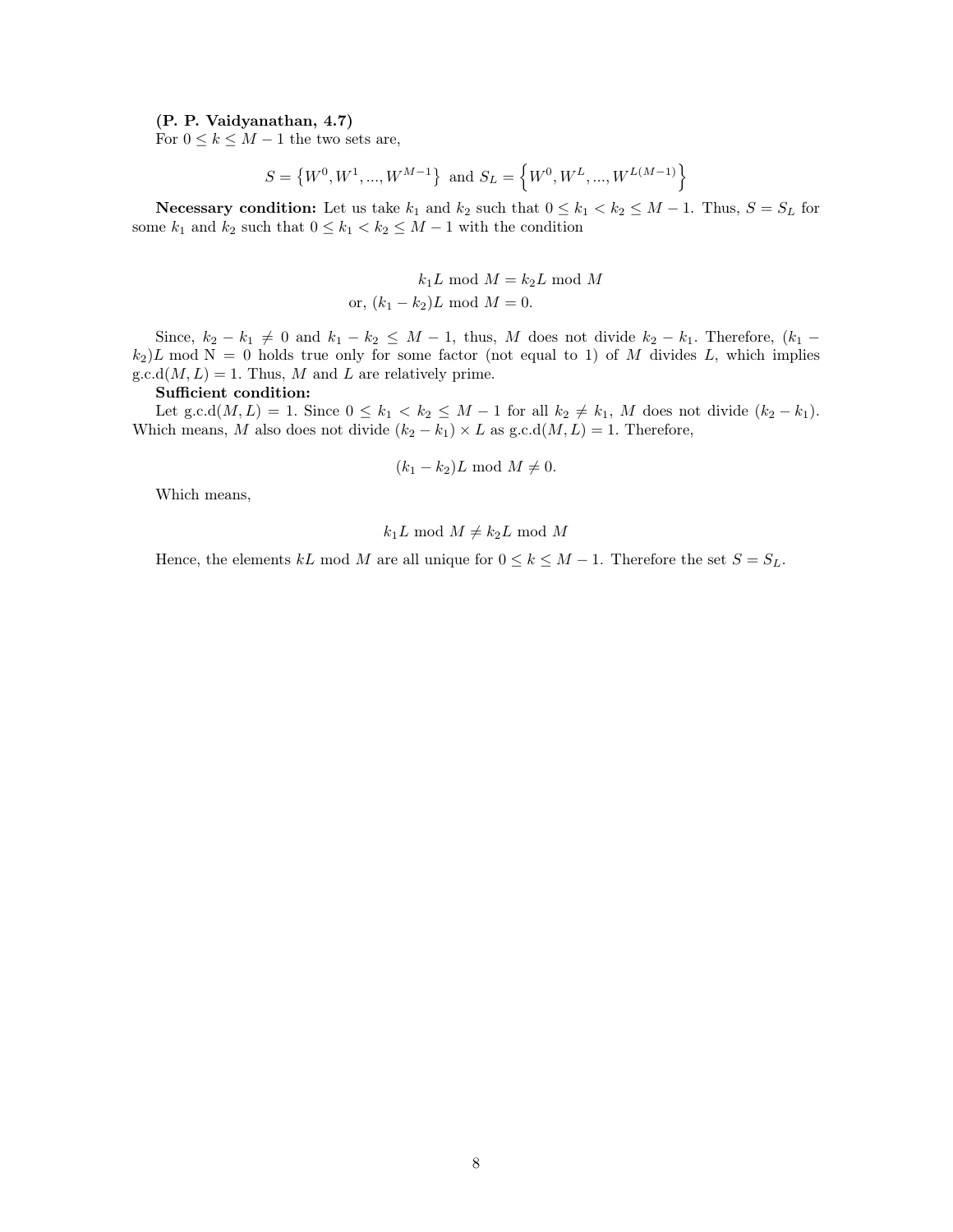# (P. P. Vaidyanathan, 4.8)

#### (Part a)

We are given for figure (a)

$$
y_1(n) = \begin{cases} x\left(\frac{Mn}{L}\right) & \text{where, } n = \text{multiple of } L. \\ 0 & \text{otherwise} \end{cases}
$$
 (25)

For figure (b) let us consider  $x_2(n)$  to be the function after the upsampler L. Thus,

$$
x_2(n) = \begin{cases} x\left(\frac{n}{L}\right) & \text{where, } n = \text{multiple of } L. \\ 0 & \text{otherwise.} \end{cases}
$$
 (26)

Finally we obtain

$$
y_2(n) = \begin{cases} x\left(\frac{Mn}{L}\right) & \text{where, } Mn = \text{multiple of } L. \\ 0 & \text{otherwise} \end{cases}
$$
 (27)

#### (Part a)

We apply z-transform on both  $y_1(n)$  and  $y_2(n)$ ,

$$
Y_1(z) = \frac{1}{M} \sum_{k=0}^{M-1} X\left(z^{\frac{L}{M}} W^k\right)
$$
 (28)

and,

$$
Y_2(z) = \frac{1}{M} \sum_{k=0}^{M-1} X\left(z^{\frac{L}{M}} W^{kL}\right)
$$
 (29)

The difference between  $Y_1(z)$  and  $Y_2(z)$  is clearly in the powers of W. The first one is  $W^k$  and the second one is  $W^{kL}$ . In order for them to be equal L and M has to be relatively prime. The explanation is already given in problem 4.7.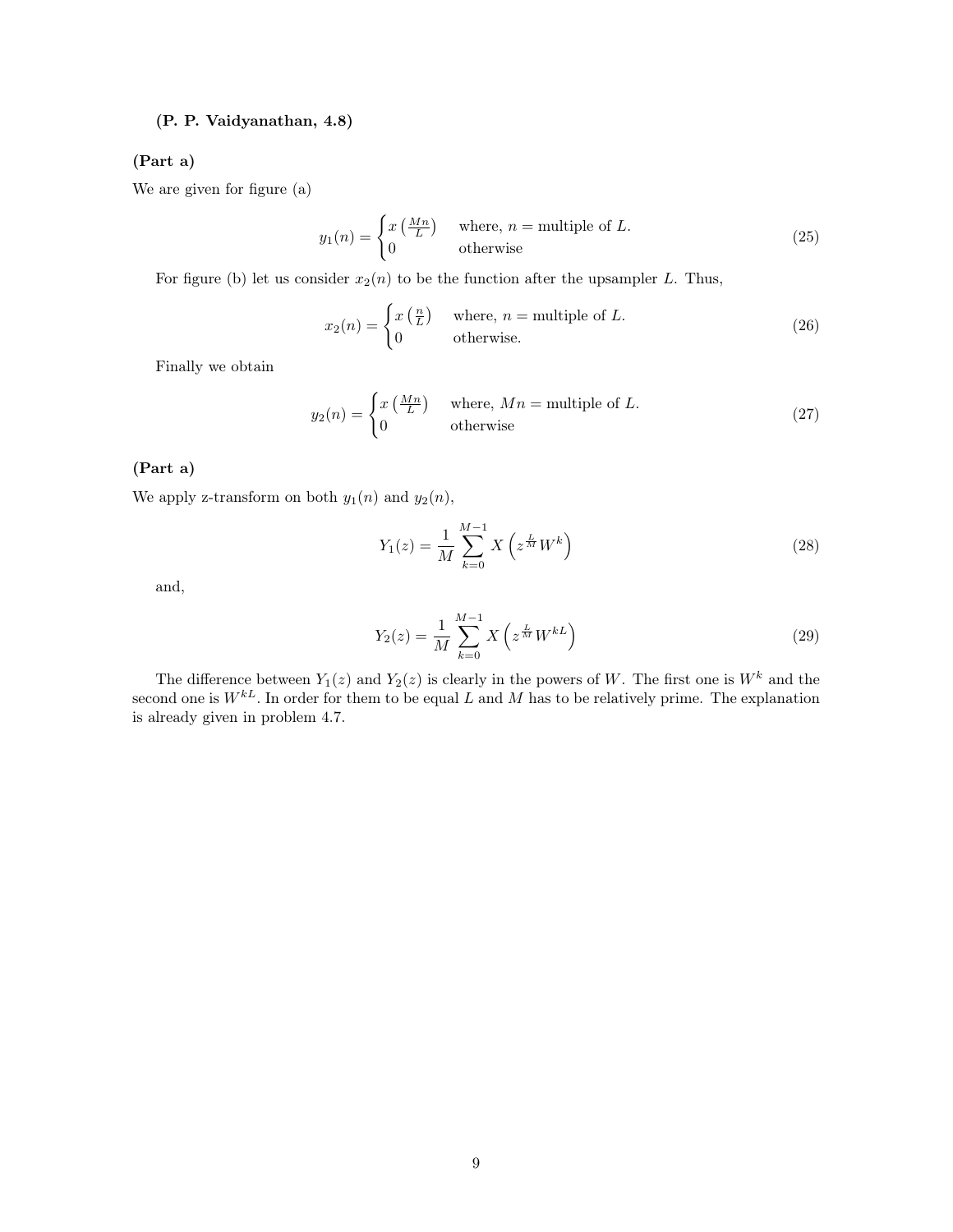## (P. P. Vaidyanathan, 4.10)

We have,

$$
x(n) = x(n+N) \tag{30}
$$

 $y(n)$  is a M-fold decimated version of  $x(n)$ . Thus,

$$
y(n) = x(Mn) \tag{31}
$$

$$
=x(Mn+N)\tag{32}
$$

Now,

$$
y(n+L) = x(Mn+ML-kN)
$$
\n(33)

Here k is an integer, which means we are taking the  $k^{th}$  period of the function. In order to show,  $y(n+L) = y(n)$ , it is good enough to show  $y(n+L) = x(Mn)$ . Thus, this condition forces us to make

$$
ML - kN = 0 \tag{34}
$$

which is,

$$
k = \frac{ML}{N} \tag{35}
$$

Thus, we can easily choose a integer k for which  $L < \infty$ . We also have,

$$
L = \frac{kN}{M} \tag{36}
$$

.

In order to find the smallest  $L$ , we have to find smallest  $kN$  such that  $kN$  is divisible by  $M$ .  $kN$ is trivially divisible by  $N$ . Therefore the smallest  $kN$  is

$$
kN = \text{LCM} (M, N)
$$

$$
\implies k = \frac{\text{LCM} (M, N)}{N}
$$

$$
\implies L = \frac{kN}{M} = \frac{\text{LCM} (M, N)}{M}
$$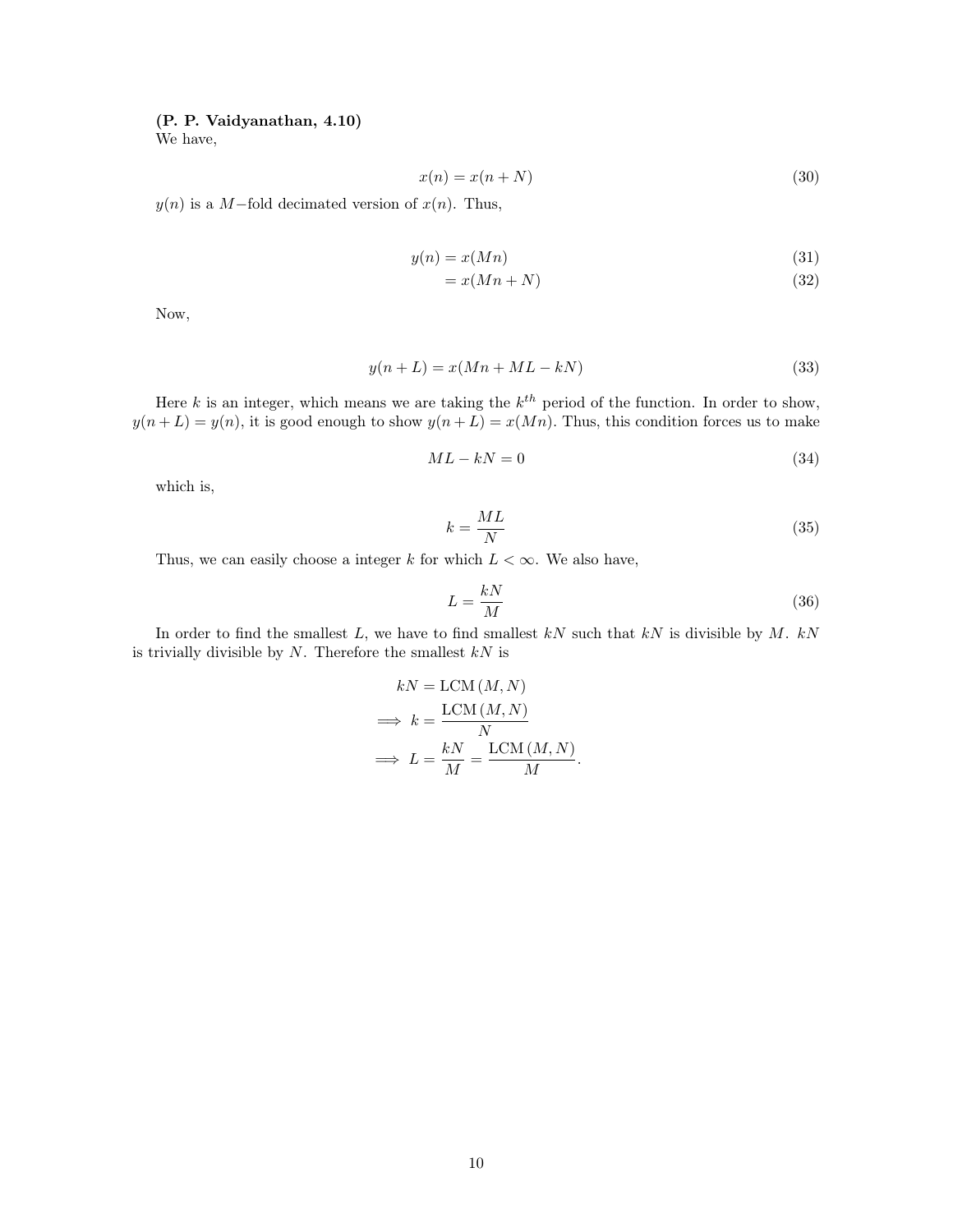#### (P. P. Vaidyanathan, 4.15)

The filter  $H(z)$  can be decomposed into polyphase form as

$$
H(z) = R_0 (z^3) + z^{-1} R_1 (z^3) + z^{-2} R_2 (z^3).
$$

The polyphase components  $R_0(z)$ ,  $R_1(z)$  and  $R_2(z)$  can be further decomposed as

$$
R_i(z) = R_{i0}(z^4) + z^{-1}R_{i1}(z^4) + z^{-2}R_{i2}(z^4) + z^{-3}R_{i3}(z^4), \quad i = 0, 1, 2.
$$

Using the above polyphase decompositions, the given fractional decimation filter can be efficiently implemented as

(Part a) If the filter is implemented directly, the sample rate of the signals  $x_1[n], x_2[n]$  at the input and output of  $H(z)$  is  $L\times100$  KHz= 300 KHz. Therefore, the implementation of  $H(z)$  must perform 60 multiplications per  $\frac{1}{3} \times 10^{-5}$  seconds. If the multiplications are performed parallely, each  $\frac{1}{3} \times 10^{-5}$  seconds. If the multiplications are performed parallely, each multiplier has  $\frac{1}{3} \times 10^{-5} \approx 3.33 \mu s$ . If the multiplications are performed serially, each multiplier has  $\frac{1}{60} \times \frac{1}{3} \times 10^{-5} \approx 55.56 \text{ ns}$ .

(Part b) If the filter is implemented in efficient way using polyphase decomposition, sample rates at the input and output of the filters  $R_{ij}(z)$  is  $\frac{1}{M} \times 100$  KHz= 25 KHz. If the multiplications are performed parallely, each multiplier has  $\frac{1}{25} \times 10^{-3} = 40 \,\mu s$ .

(Part c) In the polyphase decomposition, the 60 coefficients of  $H(z)$  are split across various polyphase components  $R_{i,j}(z)$ . Since, each  $R_{ij}(z)$  operates at 25 KHz, the total number of multiplications performed per second =  $60 \times 25 \times 10^3 = 1.5 \times 10^6$ .

If  $l_{ij}$  are the number of coefficients in  $R_{ij}(z)$ , then the number of additions required for one output sample is  $l_{ij} - 1$ . We also know that  $\sum_{i=1}^{2}$  $i=0$  $\sum_{ }^{3}$  $\sum_{j=0} l_{ij} = 60$ . We also perform 9 additions/sample at the output of  $R_{ij} (z)$ s. Therefore, the total number of additions performed per second = 25 × 10<sup>3</sup> ×  $\sqrt{ }$  $\sum_{ }^{2}$  $i=0$  $\sum_{ }^{3}$  $\sum_{j=0}^{3} (l_{ij} - 1) + 9$  = 25 × 10<sup>3</sup> × (60 - 12 + 9) = 1.425 × 10<sup>6</sup>.

The additions after upsampling by 3 can be avoided because only one out of the three samples to be added will be non-zero. Therefore, these additions are not counted.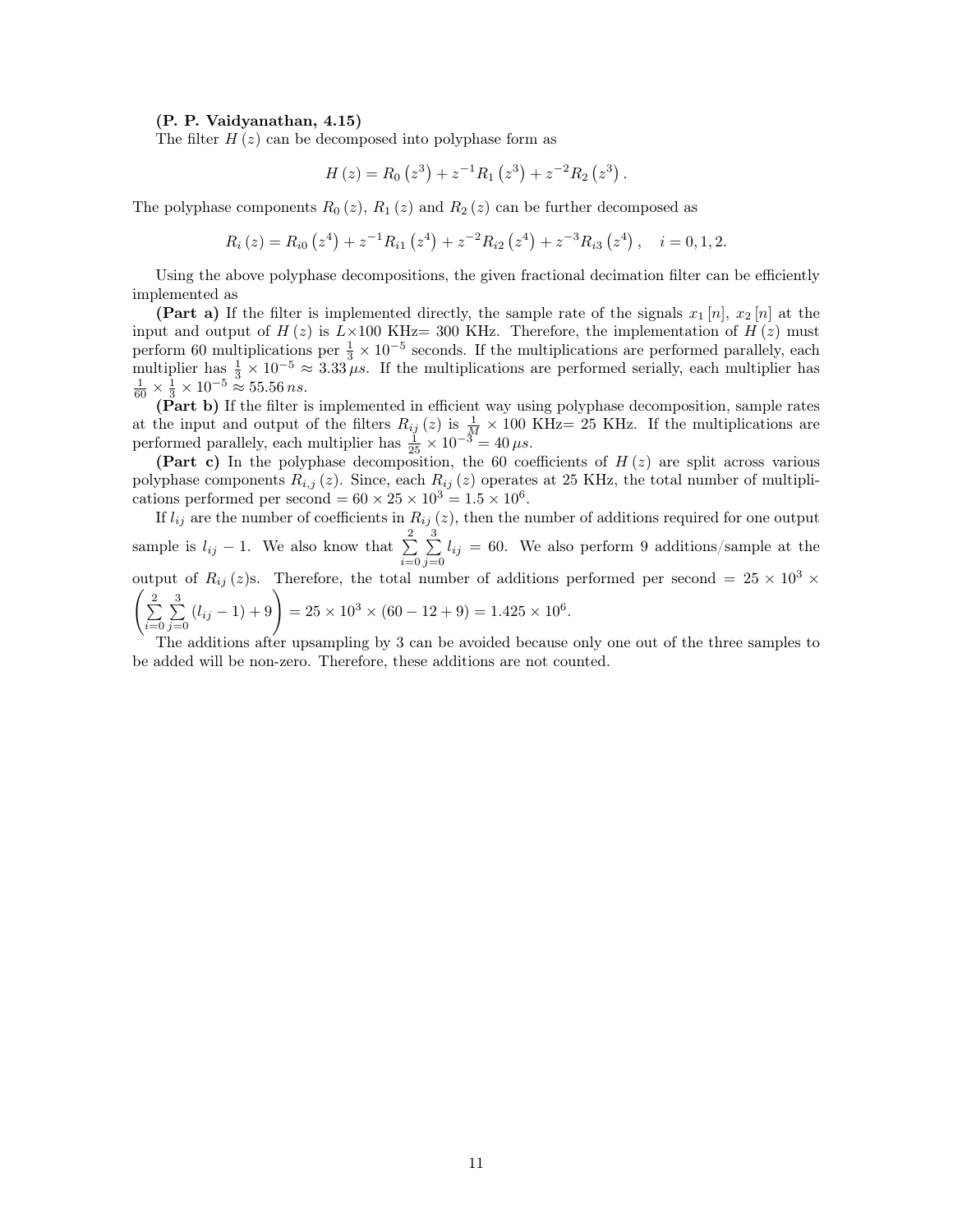# (P. P. Vaidyanathan, 4.16)

The given statement is not true. We justify it with a counter example. We have,

$$
g(n) = h(2n) \tag{37}
$$

Choose a all pass  $G(z)$ 

$$
G(z) = g_0 + g_1 z^{-1} + \dots
$$

with

$$
\left|G\left(e^{j\omega}\right)\right|=1.
$$

In order to satisfy our given equation we can choose  $H(z)$  as follows,

$$
H(z) = g_0 + 0. z^{-1} + g_1 z^{-2} + 0. z^{-3} + \dots
$$

$$
= G(z^2)
$$

$$
\implies H(e^{j\omega}) = G(e^{2j\omega})
$$

$$
\implies |H(e^{j\omega})| = |G(e^{2j\omega})| = 1.
$$

Therefore,  $H(z)$  is an all pass filter.

We have shown a counter example where  $H(z)$  is an all pass filter and  $g(n) = h(2n)$  is also an all pass filter and  $H(z)$  is not an impluse function.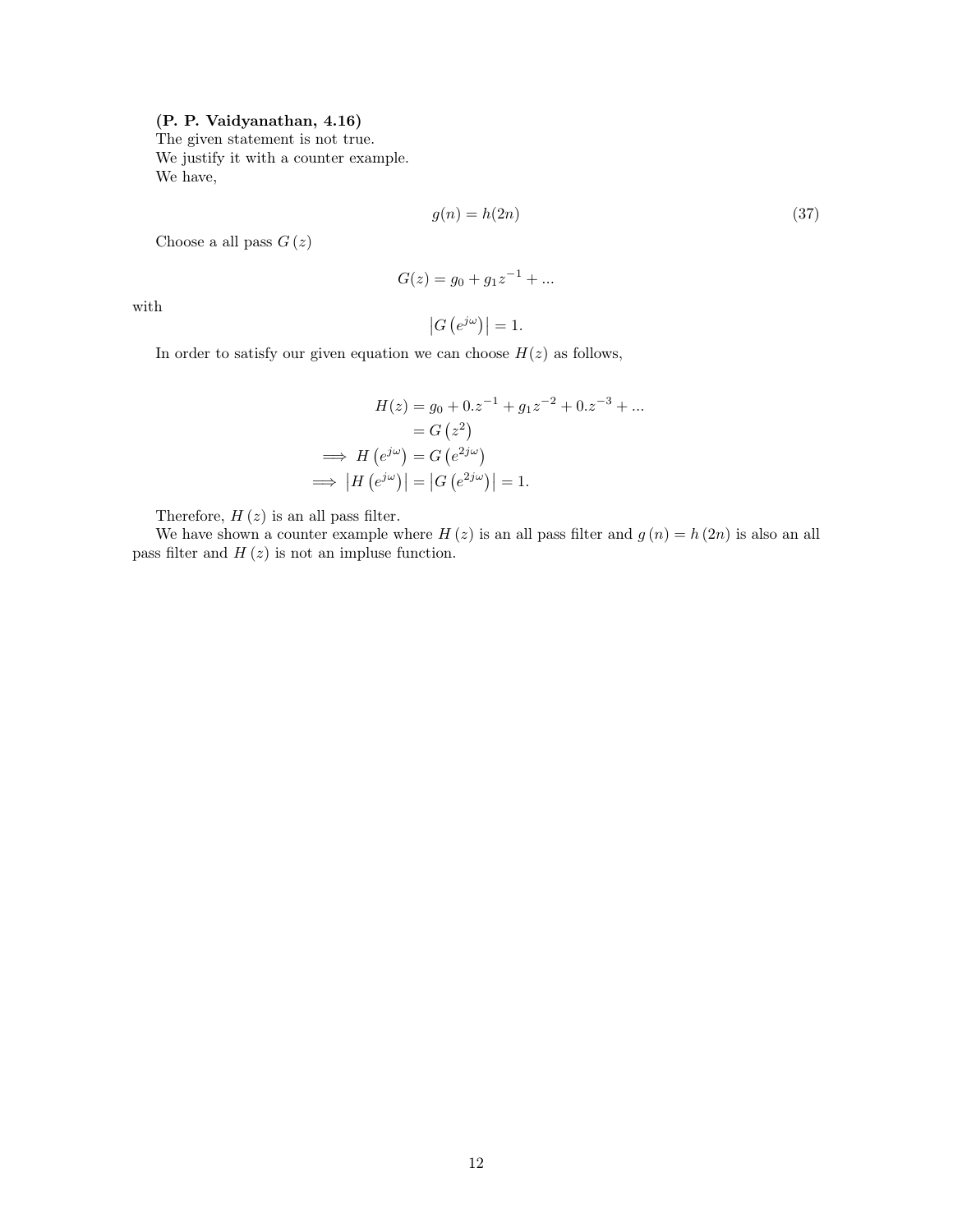# (P. P. Vaidyanathan, 4.21)

$$
H_0(z) = 1 + 2z^{-1} + 4z^{-2} + 2z^{-3} + z^{-4}
$$
  
=  $(1 + 4z^{-2} + z^{-4}) + z^{-1} (2 + 2z^{-2})$   

$$
H_1(z) = H_0(-z) = (1 + 4z^{-2} + z^{-4}) - z^{-1} (2 + 2z^{-2})
$$

The polyphase components are

$$
E_0(z^2) = 1 + 4z^{-2} + z^{-4}
$$
  
\n
$$
E_0(z^2) = 2 + 2z^{-2}.
$$

$$
X_0(z) = H_0(z) X(z) = [(1 + 4z^{-2} + z^{-4}) + z^{-1} (2 + 2z^{-2})] X(z)
$$
  
\n
$$
X_1(z) = H_1(z) X(z) = [(1 + 4z^{-2} + z^{-4}) - z^{-1} (2 + 2z^{-2})] X(z)
$$

In matrix form,

$$
\begin{bmatrix} X_0(z) \\ X_1(z) \end{bmatrix} = \underbrace{\begin{bmatrix} 1 & 1 \\ 1 & -1 \end{bmatrix}}_{2 \times 2 \text{ IDFT Matrix}} \begin{bmatrix} \left(1 + 4z^{-2} + z^{-4}\right) \\ z^{-1} \left(2 + 2z^{-2}\right) \end{bmatrix} X(z)
$$

The implementation is given in the figure below.





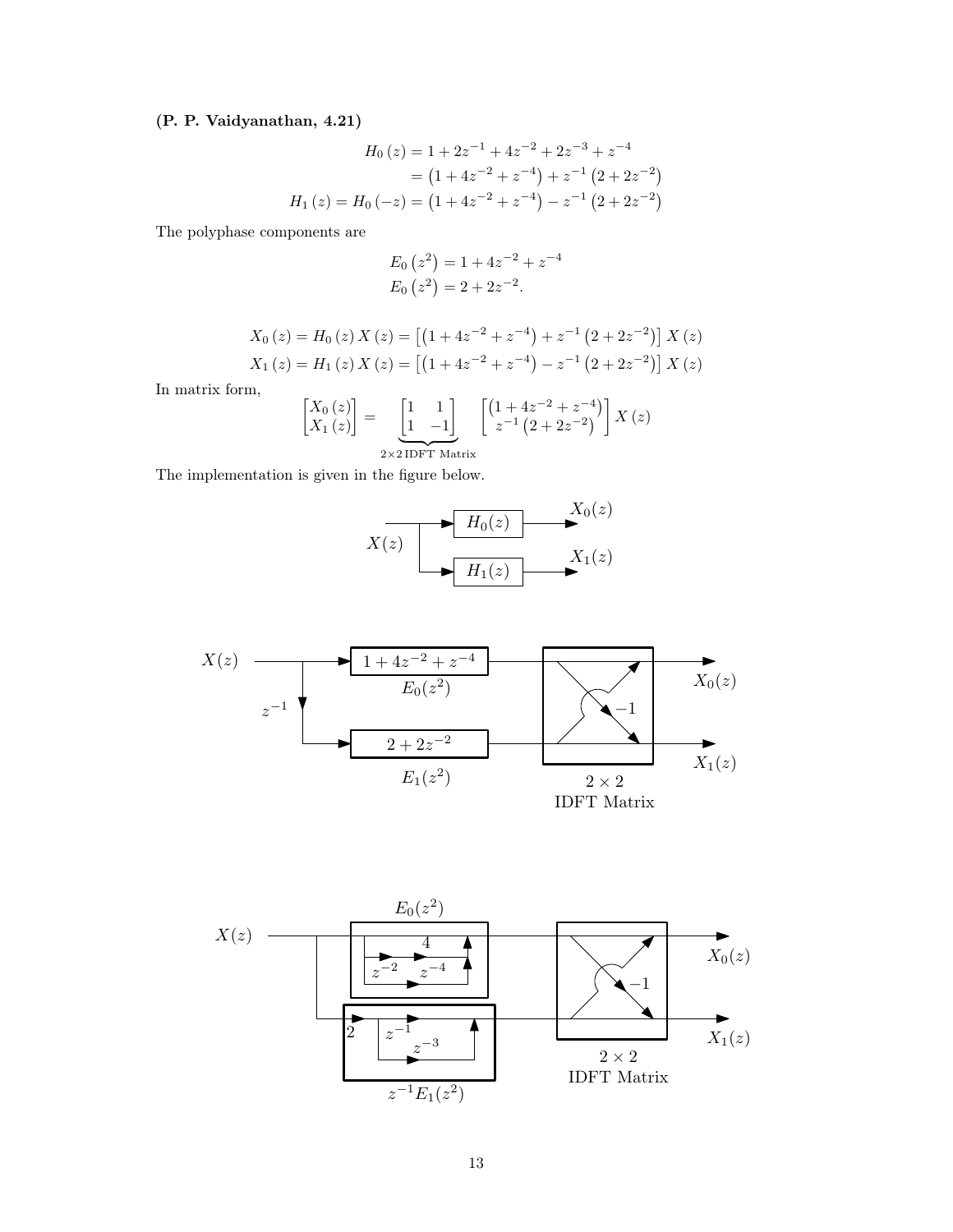(P. P. Vaidyanathan, 4.27)

$$
H_0(z) = \sum_{i=0}^{N} h_0(i) z^{-i}
$$
  
\n
$$
H_k(z) = H(zW^k) = \sum_{i=0}^{N} h_0(i) (zW^k)^{-i} = \sum_{i=0}^{N} h_0(i) W^{-ik} z^{-i}
$$
  
\n
$$
\implies h_k(i) = h_0(i) W^{-ik}, \quad i = 0, \dots N; \quad k = 0, 1, 2, 3, 4.
$$

(Part a) If  $h_1(1) = h_0(1) W^{-1}$ . Since  $h_0(1)$  is real and  $W^{-1} = e^{-\frac{j2\pi}{5}}$  is complex,  $h_1(1)$  is complex. Therefore,  $h_k(n)$ ,  $1 \leq k \leq 4$  are not all real for all n.

(Part b)

$$
G_{1}(z) = H_{1}(z) + H_{4}(z)
$$
\n
$$
= \sum_{i=0}^{N} h_{0}(i) W^{-i} z^{-i} + \sum_{i=0}^{N} h_{0}(i) W^{-4i} z^{-i}
$$
\n
$$
= \sum_{i=0}^{N} h_{0}(i) (W^{-i} + W^{-4i}) z^{-i}
$$
\n
$$
= \sum_{i=0}^{N} h_{0}(i) (W^{-i} + W^{i}) z^{-i} (W^{5} = 1 \implies W^{-4i} = W^{5i-4i})
$$
\n
$$
= \sum_{i=0}^{N} h_{0}(i) (e^{-j\frac{2i\pi}{5}} + e^{j\frac{2i\pi}{5}}) z^{-i}
$$
\n
$$
G_{1}(z) = \sum_{i=0}^{N} h_{0}(i) \cos\left(\frac{2i\pi}{5}\right) z^{-i}
$$
\n
$$
\implies g_{1}(n) = h_{0}(n) \cos\left(\frac{2\pi}{5}n\right)
$$

$$
G_{2}(z) = H_{2}(z) + H_{3}(z)
$$
  
\n
$$
= \sum_{i=0}^{N} h_{0}(i) W^{-2i} z^{-i} + \sum_{i=0}^{N} h_{0}(i) W^{-3i} z^{-i}
$$
  
\n
$$
= \sum_{i=0}^{N} h_{0}(i) (W^{-2i} + W^{-3i}) z^{-i}
$$
  
\n
$$
= \sum_{i=0}^{N} h_{0}(i) (W^{-2i} + W^{2i}) z^{-i} (W^{5} = 1 \implies W^{-3i} = W^{5i-4i})
$$
  
\n
$$
= \sum_{i=0}^{N} h_{0}(i) (e^{-j\frac{4i\pi}{5}} + e^{j\frac{4i\pi}{5}}) z^{-i}
$$
  
\n
$$
G_{2}(z) = \sum_{i=0}^{N} h_{0}(i) \cos\left(\frac{4i\pi}{5}\right) z^{-i}
$$
  
\n
$$
\implies g_{2}(n) = h_{0}(n) \cos\left(\frac{4\pi}{5}n\right)
$$

Therefore,  $g_1(n)$  and  $g_2(n)$  are all real. (Part c)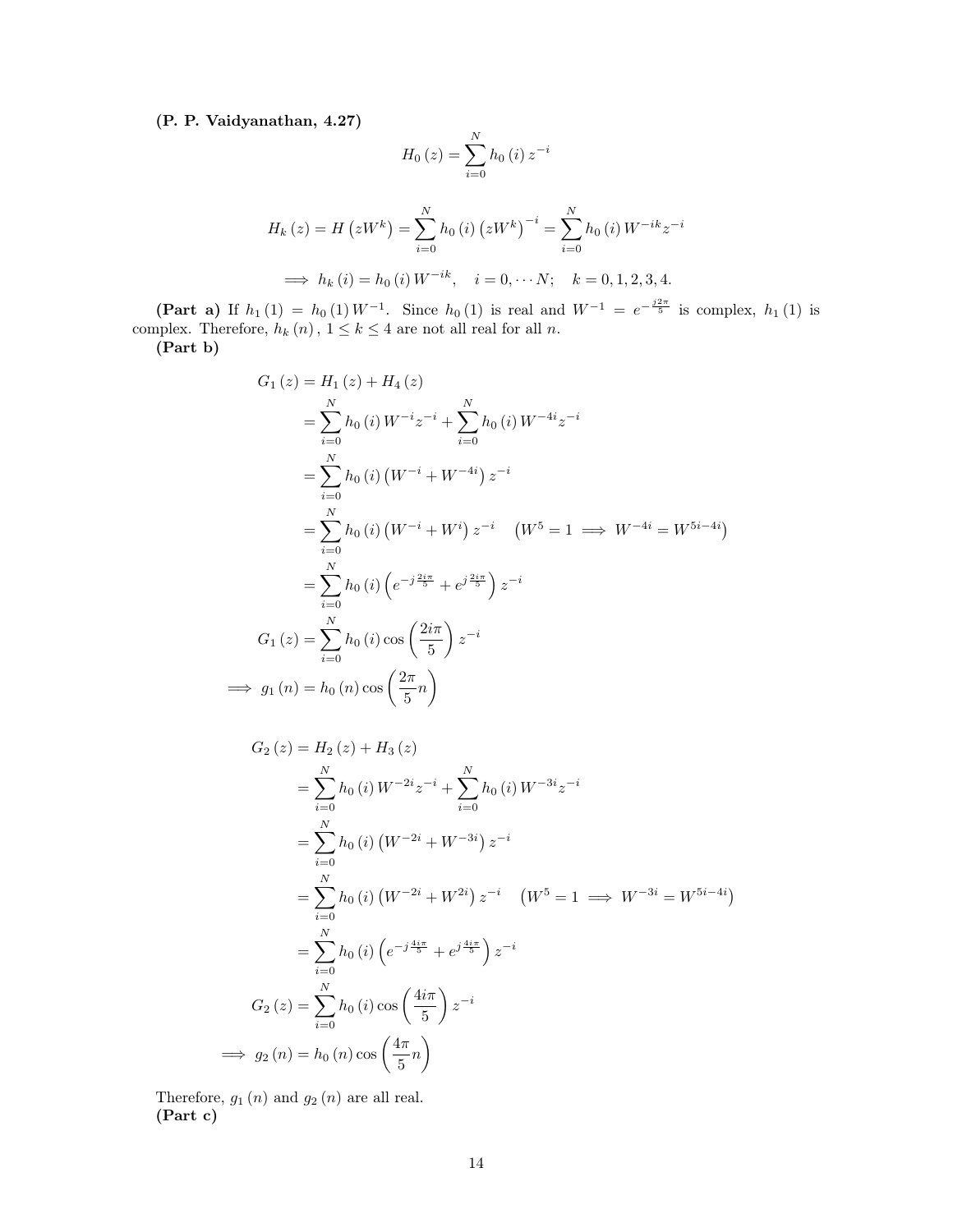$|G_2(e^{j\omega})|$  need not necessarily look 'good' in the pass band. However, if the phase responses of  $H_2\left(e^{j\omega}\right)$  and  $H_3\left(e^{j\omega}\right)$  are equal in the overlapping regions, the magnitude response  $\left|G_2\left(e^{j\omega}\right)\right|$  will be constant in the pass band.